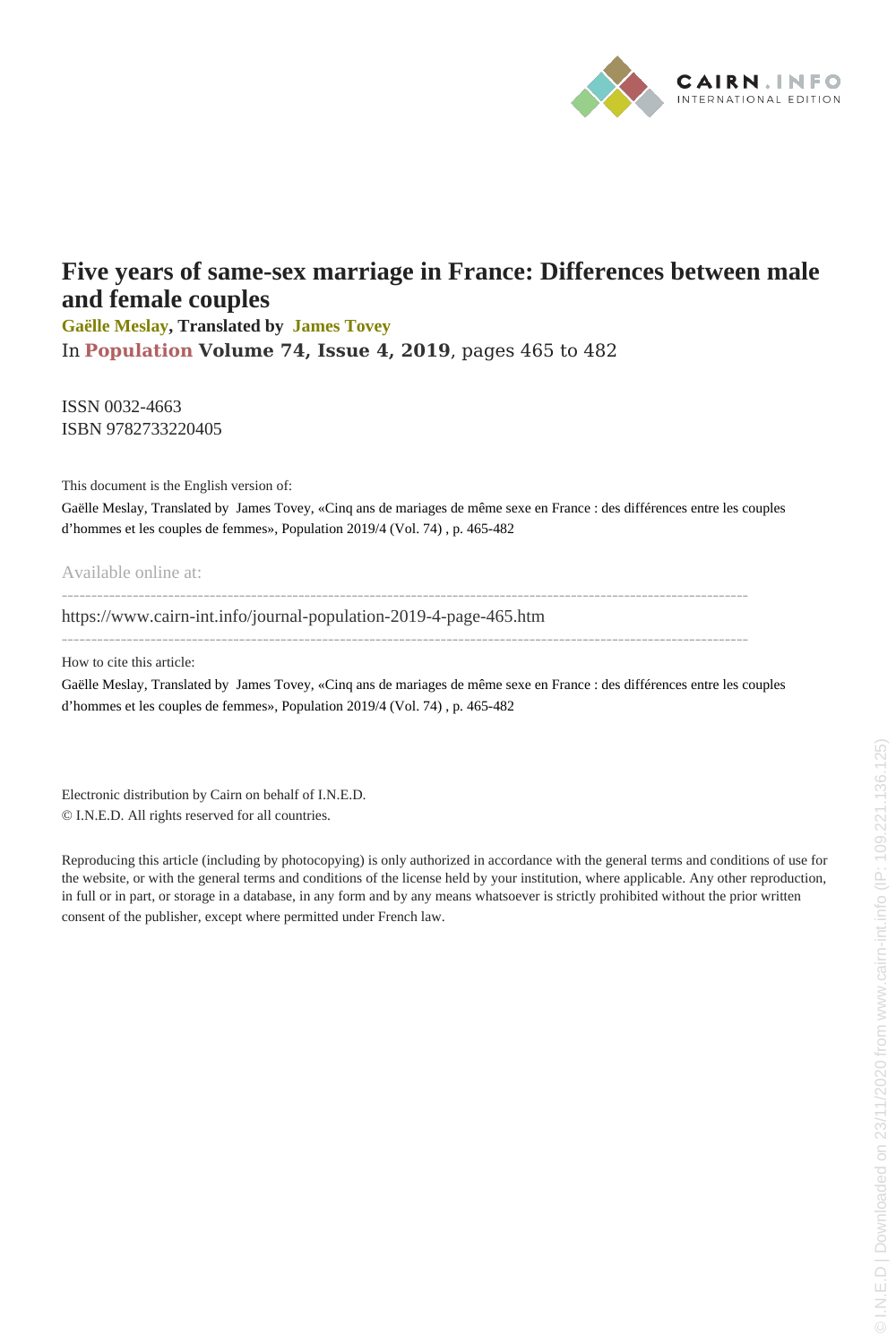# Gaëlle Meslay\*

**4** 

# Five Years of Same-Sex Marriage in France: Differences Between Male and Female Couples

*Marriage has been a common research topic throughout the history of demography, but it has only recently become possible to study marriage between people of the same sex. Five years after the legalization of same-sex marriage in France, it is time to make an initial review. Do couples of the same sex who get married have specific characteristics? Are there differences between male couples and female couples? Combining survey and civil registration data, the author examines the sociodemographic specificities of these same-sex unions.*

Following the creation of civil partnerships, which were the first opportunities for same-sex couples to gain legal recognition, same-sex marriage became possible in the early 2000s in the Netherlands. From this starting point, the European Union has been moving towards relative harmonization of legislation (Digoix, 2008), although not all EU countries have made the same choices, particularly regarding filiation and medically assisted reproduction. In 2017, 24 countries worldwide had legalized same-sex marriage (Carroll and Ramón Mendos, 2017), and the extent of the debate suggests this number is set to increase in the coming years.

But in countries where same-sex marriage is legal, the proportion of married people among same-sex couples is far lower than that of different-sex couples (Badgett, 2009). This can be attributed to several factors, such as the more frequent ideological opposition to marriage among gay men and lesbians<sup>(1)</sup> (Eskridge and Spedale, 2007) and the lesser likelihood of having children (Badgett, 2009). In addition, each country's specific legal environment has different impacts, depending on the advantages of marriage over civil partnerships or consensual unions. Marriage may be more or less desirable or even required

<sup>(1)</sup> Numerous ideological objections to and criticisms of marriage as a model can be found in both the scientific literature (Donovan, 2004) and activist discourses (Front homosexuel d'action révolutionnaire, 1971).

<sup>\*</sup> Sorbonne Université Lettres, GEMASS; Institut national d'études démographiques (INED), UR4 'Gender, Sexuality, Inequalities'.

Correspondence: Gaëlle Meslay, Institut national d'études démographiques, Campus Condorcet, 9 cours des Humanités - CS 50004, 93322 Aubervilliers Cedex, France. Email: gaelle.meslay@ined.fr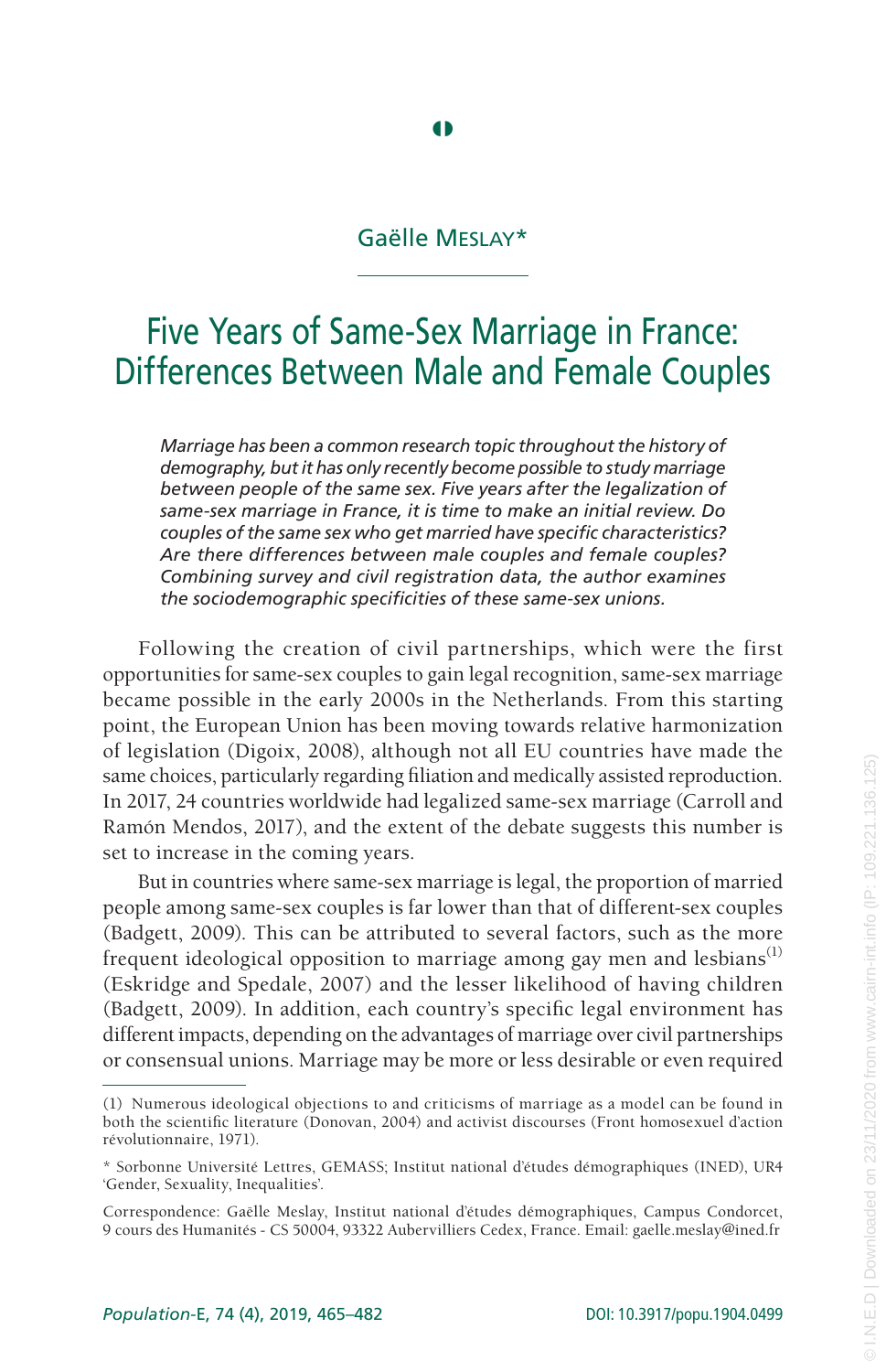to access certain rights. Under French law, same-sex couples seeking to adopt must be married (see below). Consequently, matrimonial behaviour may be gendered (Kolk and Andersson, 2018), since female couples living with children far outnumber their male counterparts (Buisson and Lapinte, 2013).

What are the characteristics of same-sex couples who marry in France? Are the determinants of marriage similar for both same- and different-sex couples? Do differences exist between male couples and female couples? Does the profile of married couples differ from that of cohabiting couples? To address these questions, we begin by examining the demographic and political context to better identify the components involved in the decision to marry. From a sociological and demographic viewpoint, we then assess married couples in terms of age, nationality, and geographical distribution. To do so, we draw on two sources: the civil registration data on marriages from the National Institute of Statistics and Economic Studies (INSEE), which provides new information on same-sex couples, and the 2011 Family and Housing Survey (Enquête Famille et logements [EFL]), which enables us to compare same-sex couples with cohabiting couples (Box).

## **I. The context in France: marriage in decline and specific legal aspects**

To better understand which same-sex couples choose to get married in France, we need to consider the demographic and political context. The marriage rate has declined continuously since the early 1970s, having now reached its lowest point in over 60 years (Prioux, 2005; Bellamy, 2015).<sup>(2)</sup> People are getting married at older ages, after one or two cohabitation periods, and marriage stands as an option among other forms of union (Déchaux, 2009). In parallel, the legal recognition of same-sex couples was initiated in 1999 with the creation of civil partnerships (*pacte civil de solidarité* [PACS]), followed by the right to marry in 2013. Between 2013 and 2017, 39,916 same-sex marriages were celebrated in France, a major share of which was performed in the first year. This was the result of a 'catch-up effect' of people who had wanted to get married for a long time and then quickly availed themselves of the opportunity. With the number of cohabiting same-sex couples in France estimated at 100,000 to 150,000 (Buisson and Lapinte, 2013; Algava and Hallépée, 2018), this means that roughly one-third of them have married in 5 years, 39% with the upper estimate and 27% with the lower estimate. This rate is higher for women (31% to 47%) than for men (24% to 36%). But the proportions remain inaccurate. Determining the number of same-sex couples requires an extrapolation of a survey representative of the general population, yet quantifying same-sex

<sup>(2)</sup> The crude marriage rate decreased from 7.0 per 1,000 in 1960 to 3.5 per 1,000 in 2013. See https:// www.ined.fr/en/everything\_about\_population/data/online-databases/developed-countries-database/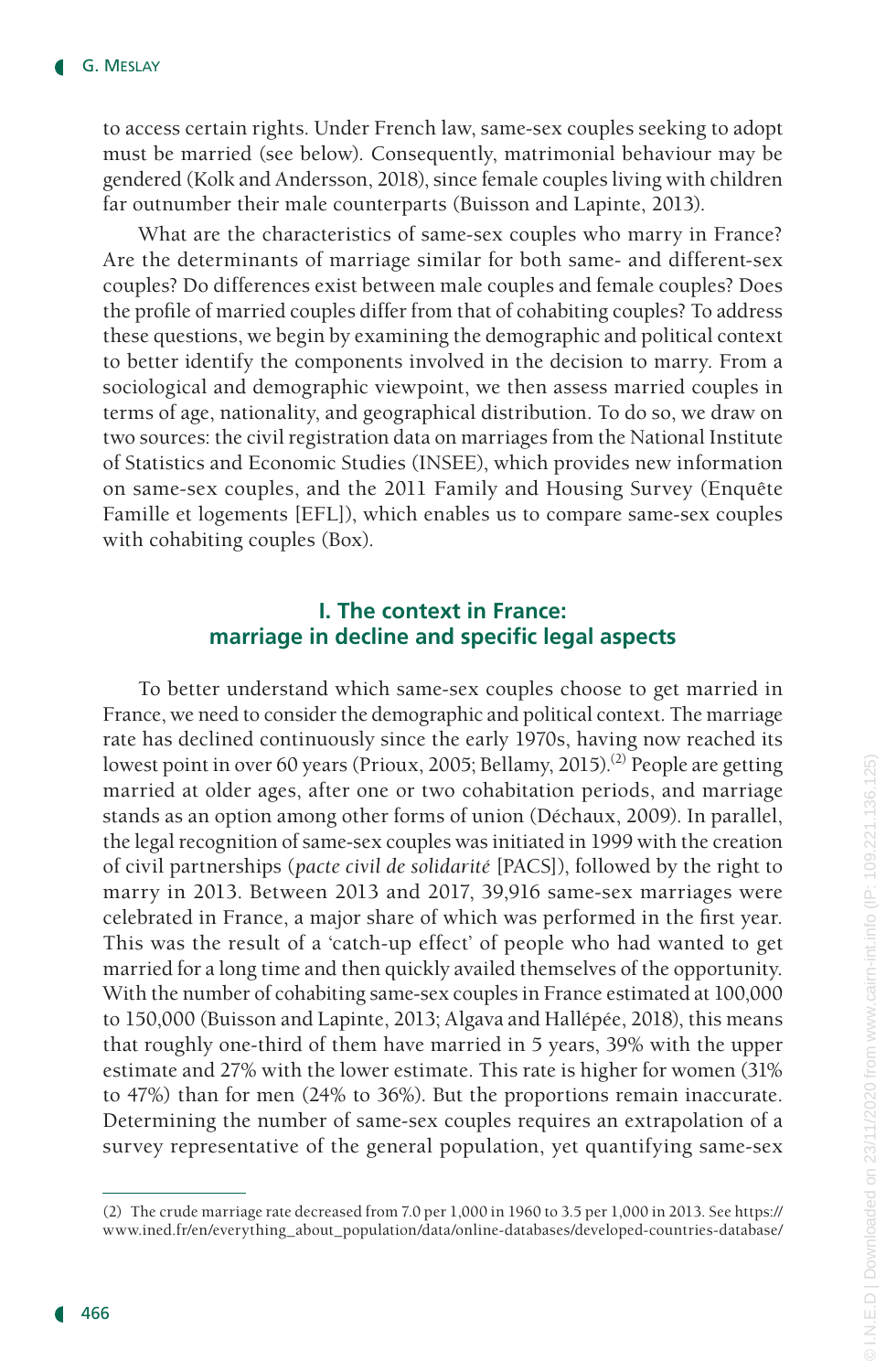# **Box. Sources: Civil registration and the Family and Housing Survey**

For each calendar year, civil registrars send marriage certificates to INSEE, which anonymizes them and conserves certain information about the two partners: sex, year and place of birth, prior marital status, and place of residence.<sup>(a)</sup> The advantage of the resulting civil registration databases is that they are exhaustive at the national level and may thus be used for analyses with no need for sampling or adjustment. This source is particularly important because same-sex couples are a minority group and constitute a population whose number is difficult to determine among the general population (Festy, 2007; Cortina and Festy, 2014). Statistics are currently available for 5 years: 2013, 2014, 2015, 2016, and 2017.

Same-sex married couples can also be compared with same-sex cohabiting (unmarried) couples in the Family and Housing Survey, which was carried out in France by INSEE and appended to the 2011 census. In this survey administered to 359,800 people aged 18 and over, with an over-representation of women, 1,390 people (after correction; see below) said they were in a union with a person of the same sex, 1,168 of whom were cohabiting with this partner. Our focus here is limited to cohabiting individuals because they are more likely to be comparable with people married after 2013 than those reporting to be in a non-cohabiting union. However, the two samples (married after 2013 and cohabiting in 2011) are different, since the people responding to the survey in 2011 could not yet get married. Nevertheless, these are the best general-population data currently available for quantifying same-sex cohabiting couples with certainty and with a sufficiently large sample.

As the survey bulletin was appended to the census and filled in by all the same-sex people living in the dwelling, the sex of the individuals registered in both the survey bulletin and the EFL survey can be verified. Errors concerning the sex of one of the two partners are thus corrected, leading to the creation of 42% of 'false couples' among the people appearing in a same-sex couple (Banens and Le Penven, 2016).

Other sources exist but cannot be used for a precise analysis of same-sex couples. The employment survey that INSEE conducts annually can be used to differentiate same- from differentsex couples, but errors concerning the partner's sex and the impossibility of checking them render it unusable for now. The same problem applies to the census, although new correction possibilities are being explored by taking into account partners' first names (Algava and Hallépée, 2018). Lastly, despite its large sample (7,825 interviewees), the survey on individual and conjugal trajectories (Étude des parcours individuels et conjugaux [EPIC]) carried out by INED and INSEE, included too few same-sex couples at the time of the survey to be used here.

(a) Visit the INSEE website:

https://www.insee.fr/fr/statistiques/3304499?sommaire=3051496&q=mariage#documentation-sommaire

couples is complex (Festy, 2007; Cortina and Festy, 2014; Banens and Le Peven, 2016). In addition, these proportions are based on an estimation of cohabiting couples only, as cases of marriage without prior cohabitation are rare. They also assume a stable stock of cohabiting couples<sup>(3)</sup> and a low remarriage rate during the period. $(4)$ 

<sup>(3)</sup> Some couples cohabiting in 2011 may have separated, but new ones may also have formed over the period, such that the stock is thought to be stable.

<sup>(4)</sup> One may assume that the number of remarriages is close to 0 and has only a marginal effect on the estimation. Applying the divorce rate of different-sex couples, i.e. 26.5 per 1,000 after 5 years of union (Bellamy, 2016), to that of same-sex couples would lead to 1,057 divorces for same-sex couples. The probability of people getting married twice during the period would thus be even lower.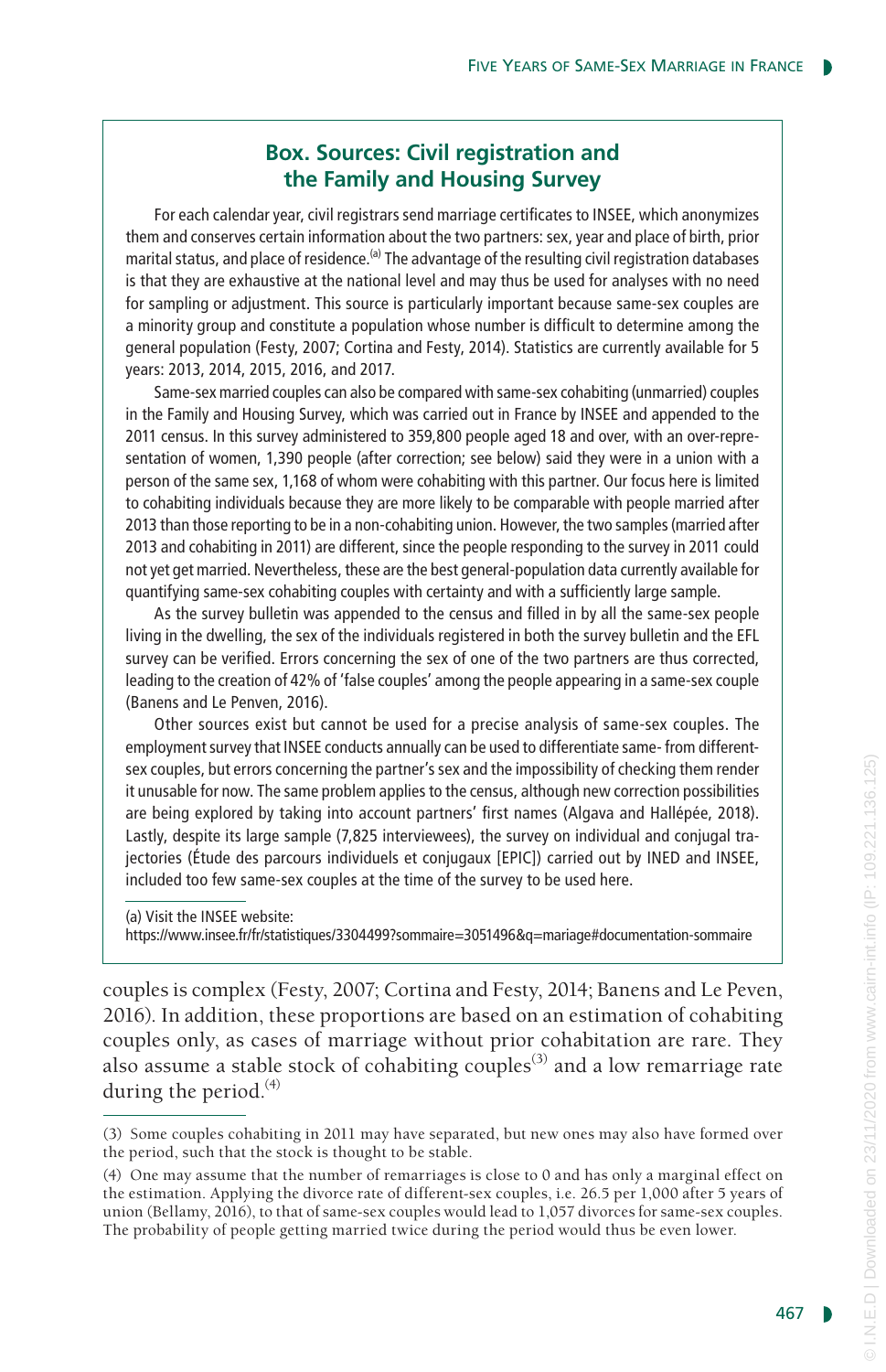Few means of comparison exist in other countries, as this would require knowledge of both the number of marriages and the number of same-sex couples. Around 45% of same-sex couples have married in the United States (Gates and Brown, 2015; Romero, 2017),<sup>(5)</sup> while the proportion appears relatively low in northern Europe (Banens, 2017; Festy and Cortina, 2019).<sup>(6)</sup> In comparison, the same-sex marriage rate in France appears higher though twice as low as that of different-sex couples.<sup>(7)</sup> The situation in France seems similar to that in Canada, where one-third of same-sex couples are married (Statistics Canada,  $2017$ ).<sup>(8)</sup> Because of the heated debate and strong political opposition to the legalization of same-sex marriage in France, a part of the gay and lesbian population might have gotten married as an activist act, fearing that the law would one day be called into question.

In France, the institution of marriage has several advantages that may be important for same-sex couples. Establishing filiation with a child for each partner is possible only as part of an adoption because other possibilities were not addressed by the law of 2013 (Théry, 2016).<sup>(9)</sup> Whether jointly adopting children through an organization or whether one partner is the biological parent and the other adopts the children, the procedure remains accessible solely to married couples, thus requiring this form of union for those seeking to adopt. Even in the simplest legal form of adoption of a minor, parental authority is transferred to the person adopting. This transfer precludes sharing this status between the partners unless married, which is not the case in most European countries (Nikolina, 2017). Marriage also enables a surviving spouse to benefit from their deceased spouse's pension rights, which for some is a vital form of protection as they age.<sup> $(10)$ </sup> It also provides residence rights for a foreign partner in binational couples.<sup>(11)</sup> All these practical reasons clearly play a role in how same-sex couples decide on their type of union.

<sup>(5)</sup> This estimation was based on the marriage status reported by people self-identifying as LGBT, from samples of adults aged 18 and over among the general population. Self-identification as LGBT and information on the partner's sex serve to avoid errors stemming from 'false' same-sex couples (different-sex couples with the sex of one of the partners having been incorrectly entered).

<sup>(6)</sup> Based on the number of marriages and estimations of same-sex couples, 15% to 20% of same-sex couples were married in the Netherlands 7 years after it became possible (Badgett, 2009). However, lacking a more exact measurement, crude marriage rates (calculated by comparing the number of marriages to the number of men and women in the population) are much higher in France than in other European countries (Festy and Cortina, 2019).

<sup>(7)</sup> According to the Family and Housing Survey, 57% of people reporting to be in a union are married with their partner, if the analysis is confined to under-50s to limit the generational effect, as marriage is the majority form of union for the oldest couples.

<sup>(8)</sup> Ten years after same-sex marriage became legal.

<sup>(9)</sup> As with the presumption of paternity, some countries have introduced the presumption of parentage for same-sex couples, most often married or in a civil partnership, allowing the partner of the biological parent to be automatically recognized by law. Possibilities for the recognition of parentage also exist, with the partner declaring that they legally recognize the child, independently of the couple's status (French Republic, 2012; Waaldijk et al., 2017).

<sup>(10)</sup> In some European countries, civil partnerships, or even consensual unions, may allow people to access survivor's pensions. This is not the case in France (Waaldijk et al., 2017).

<sup>(11)</sup> For binational couples, marriage allows the foreign partner to apply for a residence permit. After 4 years of union, the foreign partner may also apply for French nationality.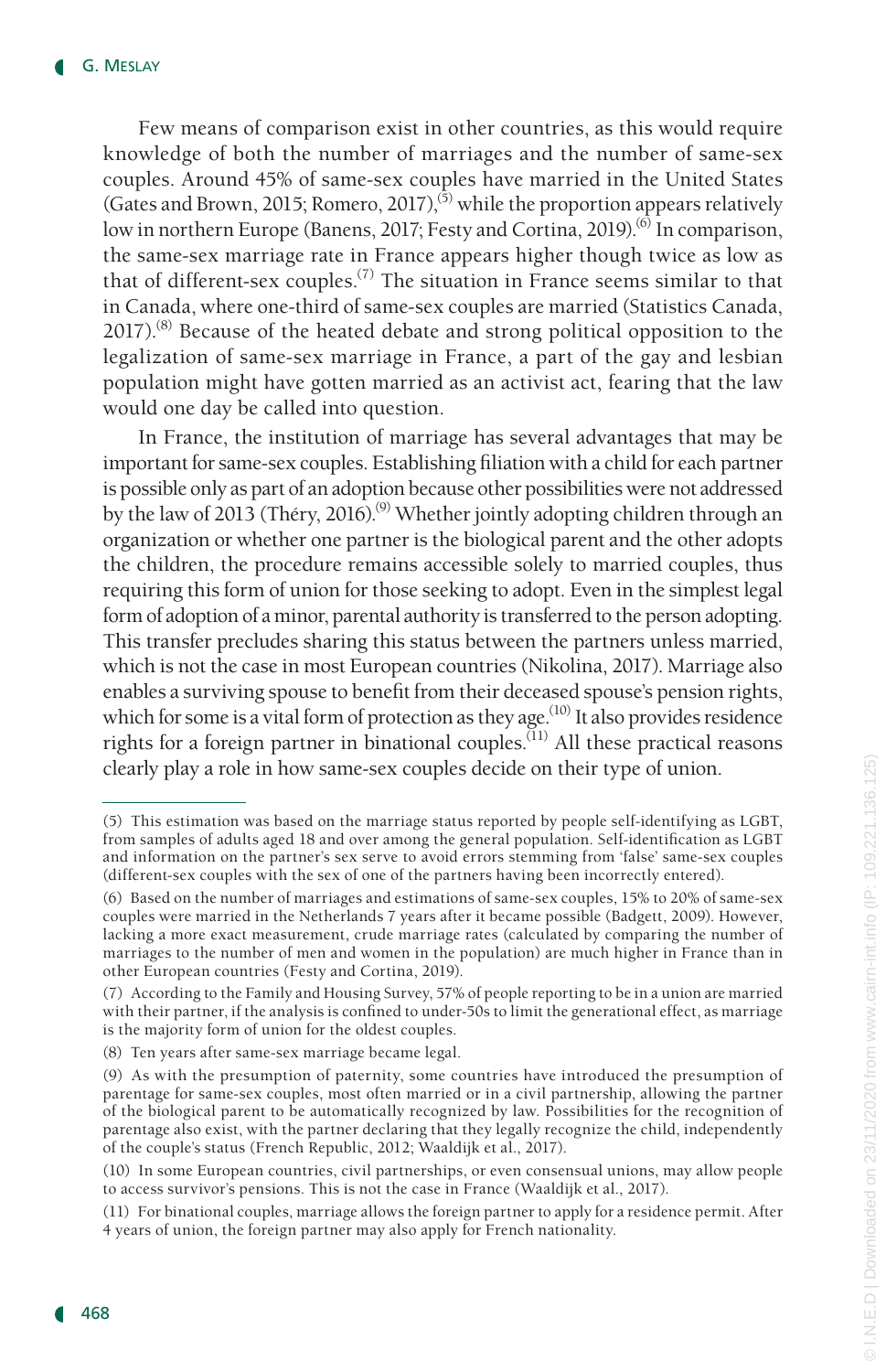# **II. Same-sex couples are older than different-sex couples**

The civil registration of marriages may be used to characterize married couples in several respects.<sup> $(12)$ </sup> First, same-sex married couples are older than different-sex married couples. This is particularly true of male couples, with an average age of 45.9 compared to 40.7 for female couples and 36.5 for differentsex couples (Table 1). For gay men and lesbians, those having recently married are younger than those who married immediately after same-sex marriage was legalized, as the first same-sex couples to get married had doubtless been waiting a long time to be able to do so. Following its legalization in 2013, same-sex marriage has become more a part of the partnership path, increasingly similar to that of different-sex couples. In 2013, the average age at marriage of male couples was 49.8, which fell to 44.4 in 2017; that of female couples also fell from 43.0 to 39.3 over the same period.

|                                                                                                                                                                                                                                                                                                                                                                                                                                                                       | <b>Married couples</b> |        |               | Cohabiting couples* |       |               |  |
|-----------------------------------------------------------------------------------------------------------------------------------------------------------------------------------------------------------------------------------------------------------------------------------------------------------------------------------------------------------------------------------------------------------------------------------------------------------------------|------------------------|--------|---------------|---------------------|-------|---------------|--|
|                                                                                                                                                                                                                                                                                                                                                                                                                                                                       | Same-sex couples       |        | Different-sex | Same-sex couples    |       | Different-sex |  |
|                                                                                                                                                                                                                                                                                                                                                                                                                                                                       | Men                    | Women  | couples       | Men                 | Women | couples       |  |
| Average age<br>$(2013 - 2017)$                                                                                                                                                                                                                                                                                                                                                                                                                                        | 45.9                   | 40.7   | 36.5          | 42.5                | 42.4  | 50.0          |  |
| Number of<br>individuals                                                                                                                                                                                                                                                                                                                                                                                                                                              | 42,606                 | 37,226 | 2,281,442     | 548                 | 620   | 231,513       |  |
| 2013                                                                                                                                                                                                                                                                                                                                                                                                                                                                  | 49.8                   | 43.0   | 35.9          |                     |       |               |  |
|                                                                                                                                                                                                                                                                                                                                                                                                                                                                       | 8,618                  | 6,120  | 462,810       |                     |       |               |  |
| 2014                                                                                                                                                                                                                                                                                                                                                                                                                                                                  | 46.2                   | 41.4   | 36.2          |                     |       |               |  |
|                                                                                                                                                                                                                                                                                                                                                                                                                                                                       | 11,344                 | 9,716  | 461,908       |                     |       |               |  |
| 2015                                                                                                                                                                                                                                                                                                                                                                                                                                                                  | 44.4                   | 40     | 36.4          |                     |       |               |  |
|                                                                                                                                                                                                                                                                                                                                                                                                                                                                       | 8,170                  | 7,332  | 457,130       |                     |       |               |  |
| 2016                                                                                                                                                                                                                                                                                                                                                                                                                                                                  | 44.2                   | 39.8   | 36.8          |                     |       |               |  |
|                                                                                                                                                                                                                                                                                                                                                                                                                                                                       | 7,344                  | 6,882  | 451,224       |                     |       |               |  |
| 2017                                                                                                                                                                                                                                                                                                                                                                                                                                                                  | 44.4                   | 39.3   | 37.1          |                     |       |               |  |
|                                                                                                                                                                                                                                                                                                                                                                                                                                                                       | 7,130                  | 7,176  | 448,370       |                     |       |               |  |
| Age category (2013-2017) (%)                                                                                                                                                                                                                                                                                                                                                                                                                                          |                        |        |               |                     |       |               |  |
| $18 - 24$                                                                                                                                                                                                                                                                                                                                                                                                                                                             | 2.4                    | 3.9    | 7.4           | 6.9                 | 8.4   | 3.4           |  |
| $25 - 34$                                                                                                                                                                                                                                                                                                                                                                                                                                                             | 18.6                   | 32.1   | 47.4          | 20.4                | 21.7  | 16.2          |  |
| $35 - 44$                                                                                                                                                                                                                                                                                                                                                                                                                                                             | 26.1                   | 31.3   | 23.8          | 37.0                | 30.4  | 21.0          |  |
| $45 - 54$                                                                                                                                                                                                                                                                                                                                                                                                                                                             | 28.6                   | 19.1   | 12.8          | 20.0                | 21.9  | 20.4          |  |
| $55+$                                                                                                                                                                                                                                                                                                                                                                                                                                                                 | 24.4                   | 13.8   | 8.7           | 15.8                | 17.8  | 39.1          |  |
| * Cohabiting couples may be in a consensual union, a civil partnership, or married; same-sex couples are com-<br>posed of only unmarried individuals, as the EFL was carried out in 2011.<br>Interpretation: 32.1% of the women who married a woman between 2013 and 2017 are aged 25–34.<br>Coverage: People married in France between 2013 and 2017; people in a cohabiting couple.<br>Source: Civil registration of marriages, 2013–2017, INSEE: EFL, 2011, INSEE. |                        |        |               |                     |       |               |  |

#### Table 1. Average age and breakdown by age category of married and cohabiting couples

(12) Though it would have provided an important resource from a sociological or demographic viewpoint, no information concerning the partners' occupations or occupational categories is included in French marriage certificates.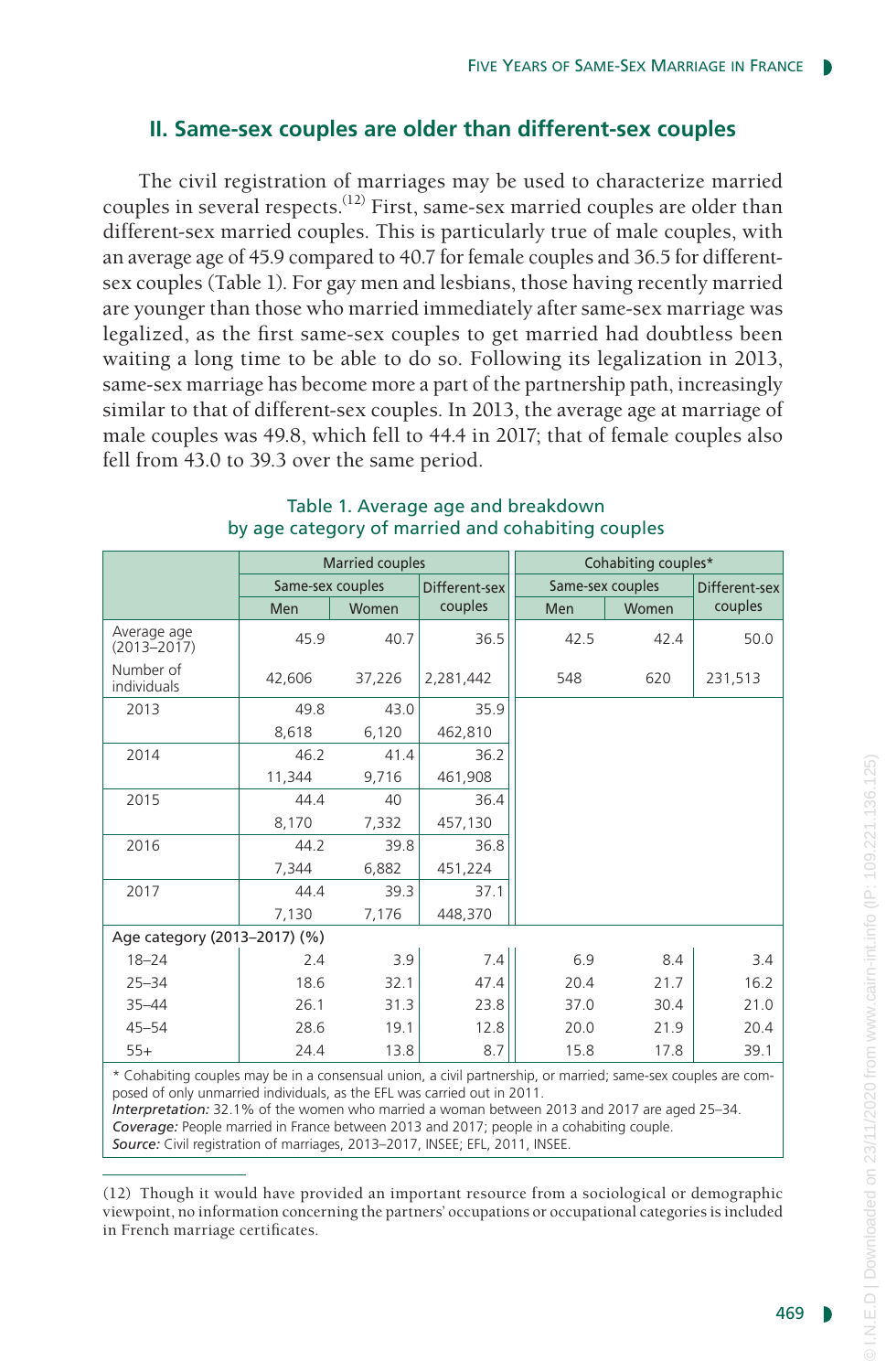Comparing the age structures of same-sex cohabiting and married couples demonstrates for the first time relatively considerable differences between the two groups. For gay men, the oldest individuals (over 45) are over-represented among married couples, while for lesbians, the most represented age category is 25–34 (Table 1). Because most same-sex couples with children are female couples (Buisson and Lapinte, 2013) and because 25–34 is considered the 'appropriate' age category for becoming a parent (Toulemon and Leridon, 1999; Bajos and Ferrand, 2006; Debest, 2014), this may reflect the use of marriage for parental purposes, via adoption, for these women. In contrast, among men choosing to get married, the most important aspect is advancing age, no doubt because the risks of accidents and illness increase with age, leading individuals to pay greater attention to the protections offered by marriage. While we cannot confirm this based on INSEE statistics, issues of the partner's legal protection (survivor's pension, inheritance, wealth transmission, etc.) may play a more decisive role for male couples than for female couples when deciding on the type of union. The legal uses of marriage (adoption, protection) might be different for gay men and lesbians because of the more frequent presence of children with lesbians. As with lesbian couples, 25–34-year-olds are overrepresented among heterosexual couples married between 2013 and 2017, no doubt because, even where adoption is not an issue, having or wanting to have a child increases the likelihood of getting married (Prioux, 2009).

The age difference between spouses is also greater among gay couples (7.4 years on average) and lesbian couples (5.1) than among heterosexual couples  $(4.3)^{(13)}$  (Appendix Table A.1). This reflects a more limited population of potential partners, involving a broadening of age criteria when seeking a partner. It also corresponds to contextual specificities of same-sex couple formation. We know that age differences between partners vary according to where they meet, and notably that partners who meet at their place of study have smaller age differences than other partners (Bozon and Rault, 2012). For same-sex couples, opportunities to meet are more limited due to their belonging to a minority group. The workplace, socializing with friends, public spaces, and places of study are where most different-sex couples are formed, but to a lesser degree for same-sex couples, who meet in other contexts, notably via dating websites (Bergström, 2016).<sup>(14)</sup>

Lastly, among same-sex couples, married male couples are more likely to have considerable age differences (particularly more than 10 years) than female couples, which might also be explained by the different meeting venues of gay and lesbian couples. For example, lesbian meeting places are known to be more 'invisible' than those of gay men (Cattan and Clerval, 2011). The greater importance of 'private' lesbian venues, whose members tend to be more selected, may lead to the formation

<sup>(13)</sup> In most cases (66%), the man is older than his female partner.

<sup>(14)</sup> This different context produces effects that are not specific to married couples because their occurrence is similar among cohabiting couples (table not included).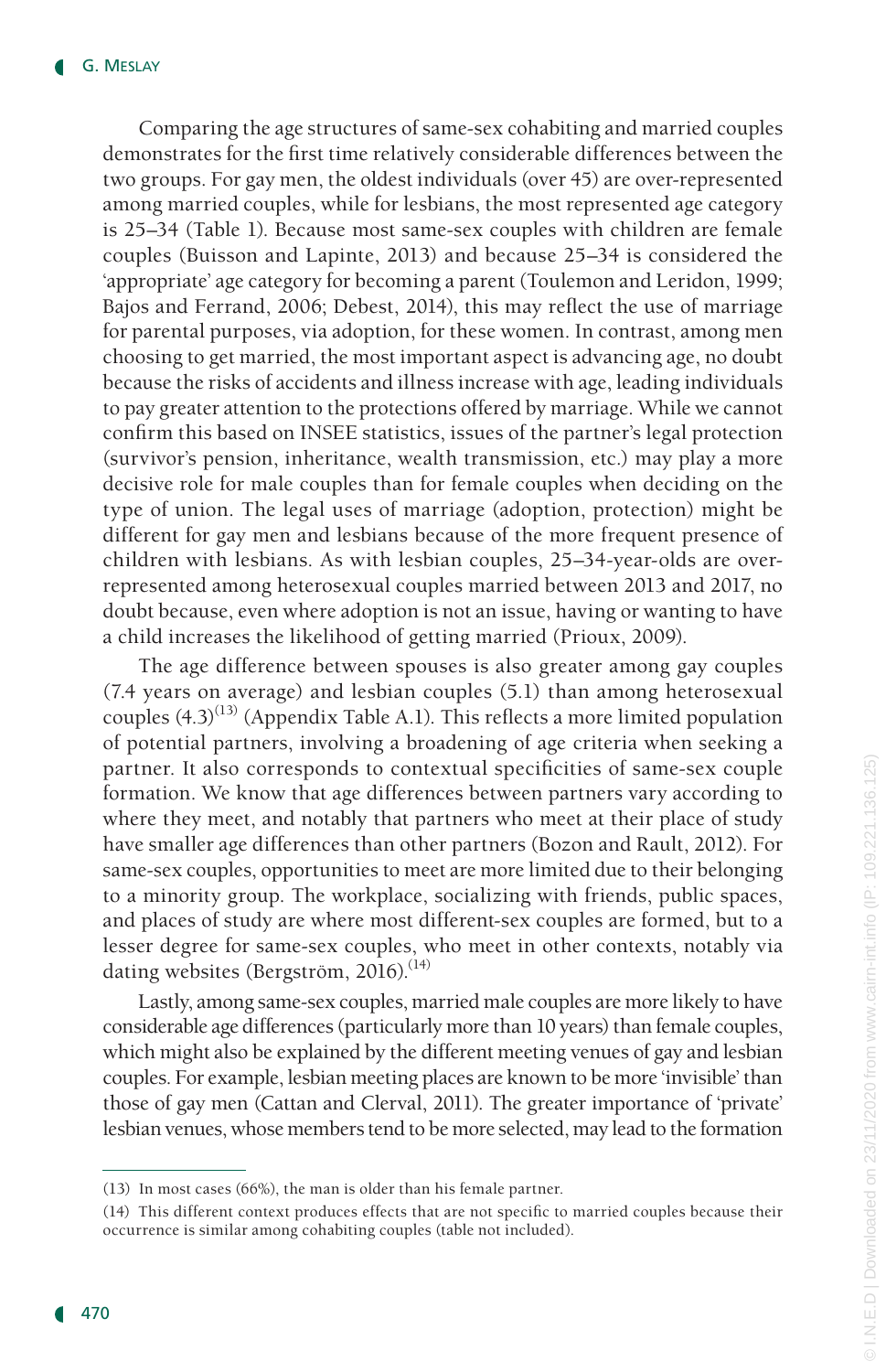of more homogamous couples in terms of age and social milieu, a result that has already been observed in other countries (Kurdek and Schmitt, 1987).

## **III. Specific geographical distribution of male couples**

Civil registration data show that married female couples more often live in rural municipalities and small- and medium-sized cities than do married male couples.(15) In contrast, male couples more often live in Greater Paris (28% of the total, compared with 16% for female couples and 19% for different-sex couples; see Table 2).<sup>(16)</sup> This appears to be a specific aspect of gay men, the result of mobility towards the capital. Regarding national migration, the choice of the Île-de-France department stands out much more among gay men than among lesbians (Rault, 2016). For example, a part of the gay population say that they chose Paris because it would enable them to meet people and frequent places of homosexual sociability (Giraud, 2014), while lesbian sociability takes place more often in private venues (Ferzli, 2001). In addition, distance from the parental dwelling proves to be more common for people reporting a same-sex partner than for those reporting a different-sex partner, and this is particularly true of gay men (Rault, 2016). Relatively similar to that of heterosexual couples, the

|                                              |                  | <b>Married couples</b> |             | <b>Cohabiting couples</b> |                  |             |
|----------------------------------------------|------------------|------------------------|-------------|---------------------------|------------------|-------------|
|                                              | Same-sex couples |                        | Different-  |                           | Same-sex couples |             |
|                                              | Men              | Women                  | sex couples | Men                       | Women            | sex couples |
| Rural municipalities:<br>< 2.000 inhabitants | 17.7             | 21.1                   | 20.5        | 15.7                      | 17.6             | 27.3        |
| Municipalities: 2,000-<br>19,999 inhabitants | 12.1             | 16.4                   | 15.9        | 9.9                       | 10.6             | 16.8        |
| Small cities: 20.000-<br>199,999 inhabitants | 14.6             | 17.6                   | 18.4        | 16.0                      | 15.6             | 17.4        |
| Cities: 200.000-<br>1,999,999 inhabitants    | 26.0             | 28.1                   | 25.4        | 26.9                      | 34.9             | 23.4        |
| Paris agglomeration                          | 28.2             | 16.2                   | 18.9        | 31.5                      | 21.2             | 15.0        |
| Overseas collectivities /<br>abroad          | 1.4              | 0.6                    | 0.9         |                           |                  |             |
| Total                                        | 100              | 100                    | 100         | 100                       | 100              | 100         |
| Couple sample                                | 21,303           | 18,613                 | 1,140,721   | 548                       | 620              | 231,513     |

Table 2. Distribution of married and cohabiting couples by the urban unit group of the partners' place of residence according to type of couple (%)

*Interpretation:* Of married male couples, 28.2% live in the Paris agglomeration.

*Note:* In the EFL, the urban unit group of the couple is calculated based on individuals' responses. The EFL was administered in metropolitan France only.

*Coverage:* Couples married in France between 2013 and 2017; individuals of cohabiting couples. *Source:* Civil registration of marriages, 2013–2017, INSEE; EFL, 2011, INSEE.

(15) All results were controlled for age (regressions not shown). At identical age, differences between male couples, female couples, and different-sex couples remain, though this is less the case regarding geographical distribution, some effects of which may be partly attributable to age.

(16) Similar results are observed for cohabiting couples in the EFL. However, the proportion of married female couples in municipalities is much higher than that of cohabiting female couples (Table 2).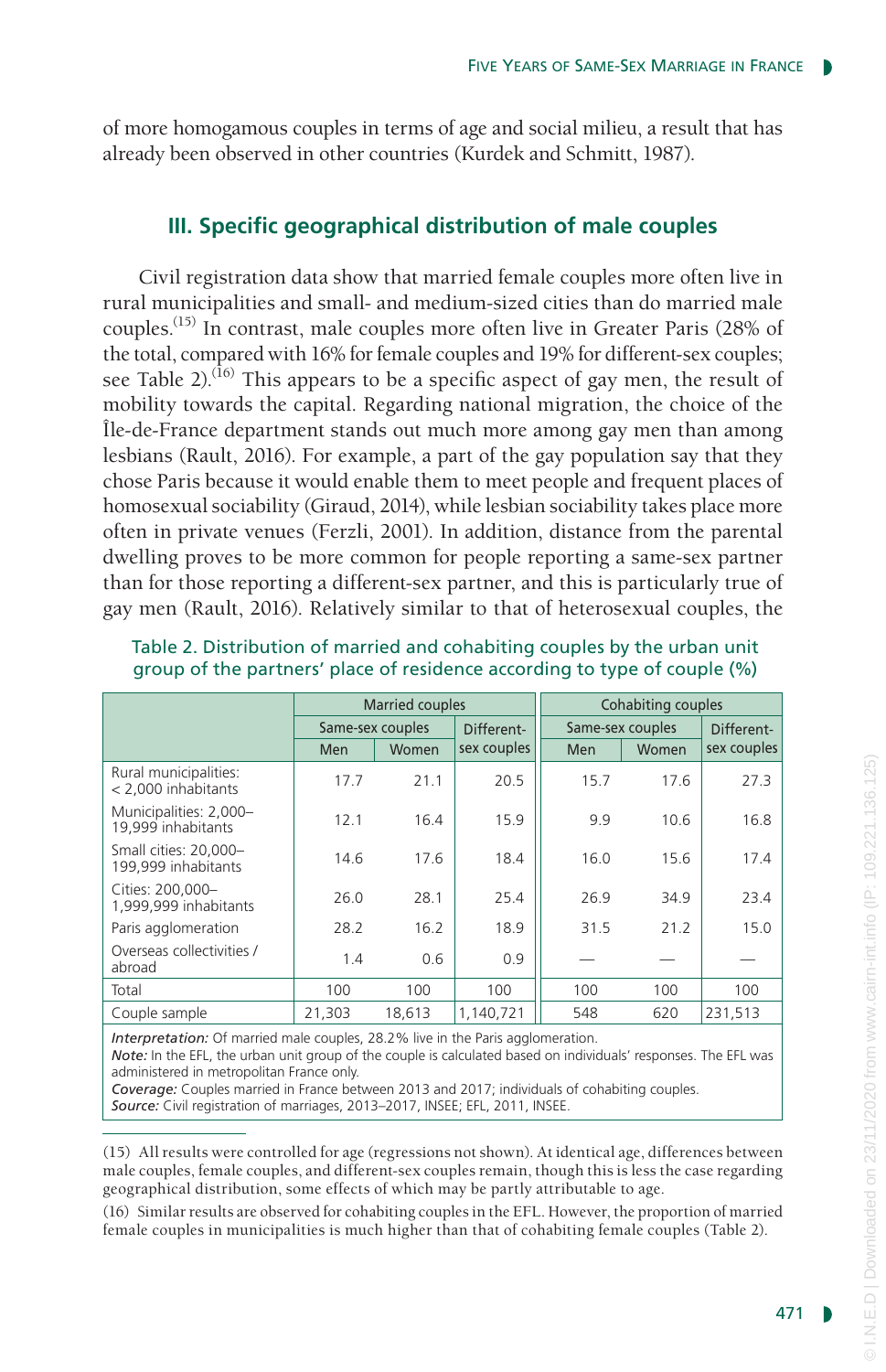geographical distribution of lesbian couples may thus be seen as a consequence of their not adopting an approach of family distance and/or seeking to be closer to their families when they have children.<sup> $(17)$ </sup> Geographical mobility is more common for partners in a male couple than for those in a female couple, with a larger proportion reporting, at the time of marriage, that they lived in a department other than the department of birth (69% compared with 63% for women, table not included).(18) This phenomenon can also be attributed to the observation that geographical proximity to parents appears in all cases to be more important for women than for men (Bonvalet and Lelièvre, 2012).

Similarly, observing the proportion of marriages by the spouses' residential department shows that the geographical distribution of female couples closely resembles that of different-sex couples, though female couples are slightly more present in a few departments with large urban areas (Gironde, Bouches-du-Rhône, Hérault, Loire-Atlantique, Nord). In comparison, the proportion of married male



Figure 1. Proportion of same-sex marriages out of total marriages (per 100 marriages)

*Interpretation:* Out of 100 marriages between partners living in Paris, 8.8 involved same-sex partners. *Note:* French overseas departments and territories, accounting for under 1% of same-sex marriages, are not included.

*Coverage:* Marriages in France between 2013 and 2017.

*Source:* Civil registration of marriages (2013–2017), INSEE.

<sup>(17)</sup> Wilfried Rault (2016) shows that having children has a favourable effect on proximity to parents for female couples. Too few male couples have this family configuration for us to observe such phenomena.

<sup>(18)</sup> Women in a lesbian couple are more mobile than individuals in a different-sex couple (51%).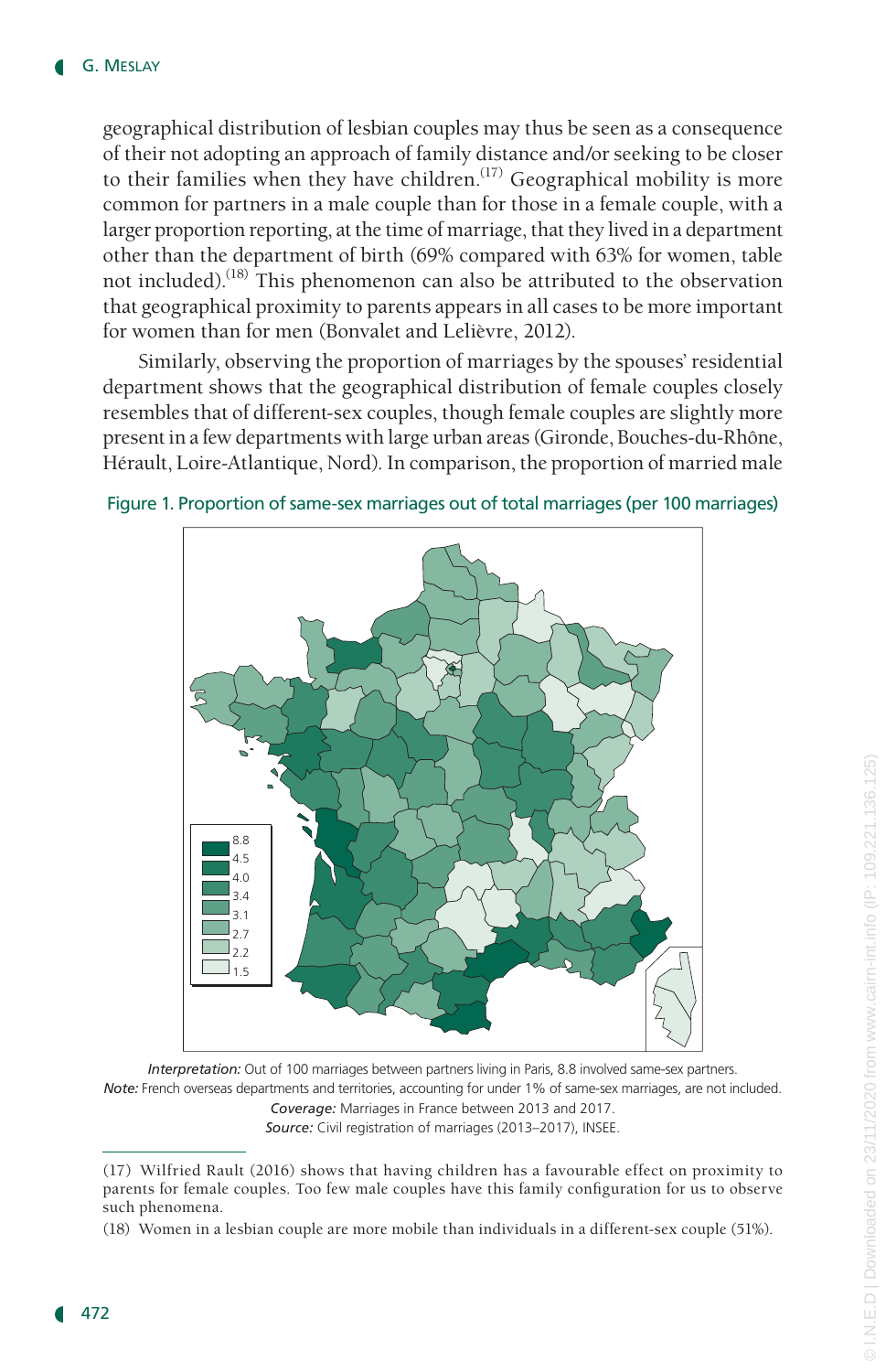couples is particularly high in Paris (28% of the marriages of two men concern residents in the Paris agglomeration, 19% in Paris proper; maps not included).

Relative to married different-sex couples, married same-sex couples live mainly in western and southern  $France^{(19)}$  as well as in the Paris region (Figure 1). Nine same-sex couples per 100 married couples live in Paris; 5 in the Hérault and Alpes-Maritimes departments; and just under 4.5 in the Gironde and Loire-Atlantique departments, which is consistent with the findings from other countries whereby same-sex married couples are more present in large urban areas (Black et al., 2000).

If we more specifically compare the places of residence of female couples with those of male couples among married couples, female couples have proportionally greater presence in eastern France and lesser presence in certain departments with large urban areas (Figure 2).<sup>(20)</sup> For example, Bas-Rhin,



Figure 2. Proportion of female marriages in all same-sex marriages (per 100 marriages)

*Interpretation:* Out of 100 same-sex marriages between partners residing in Paris, 23.7% involved female couples. *Note:* French overseas departments and territories, accounting for under 1% of same-sex marriages, are not included. *Coverage:* Marriages in France between 2013 and 2017. *Source:* Civil registration of marriages (2013–2017), INSEE.

<sup>(19)</sup> Out of 100 marriages, 4.7 same-sex couples live in the Charente-Maritime and Pyrénées-Orientales departments; 4.4 in Aude; 4.1 in Calvados, Gard, and Pyrénées-Atlantiques.

<sup>(20)</sup> In Bouches-du-Rhône, Gironde, Nord, and Rhône, the number of gay couples is almost as high as that of lesbian couples (around 50%). The proportion of gay men is particularly high in the departments of southern France.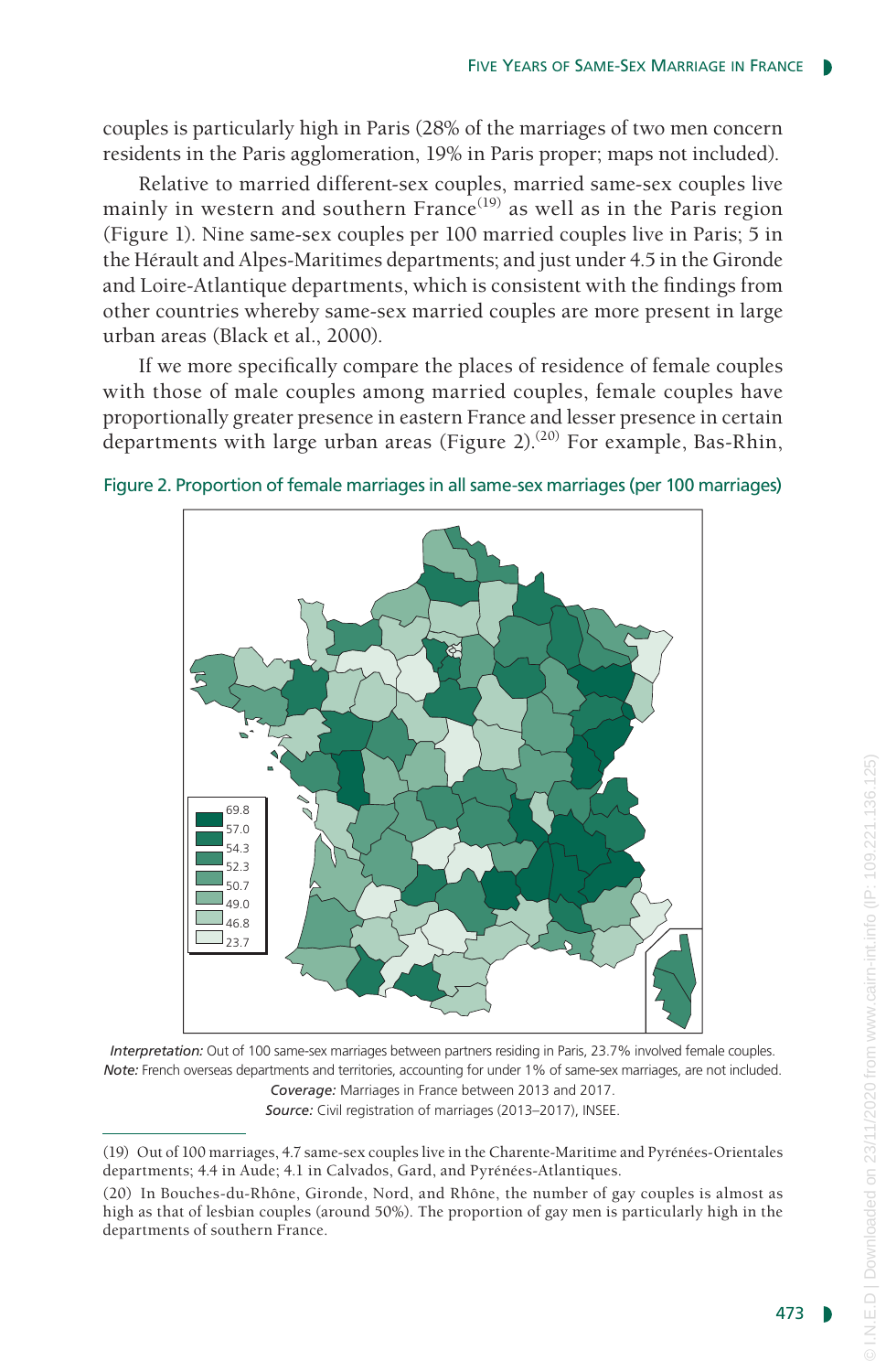Alpes-Maritimes, Haute-Garonne, and Hérault are home to more male couples than female couples among married same-sex couples (only 38%–47% of samesex couples living in these departments are lesbian couples). Women are also a minority in Paris, with just 24% of lesbian couples among married same-sex couples living in the capital. They are also proportionally less present in the inner suburbs of Paris, notably in Hauts-de-Seine and Seine-Saint-Denis (where women represent 39% and 40% of married same-sex couples, respectively), but their proportion is higher in the outer suburbs (with lesbian couples accounting for 55% of the total in Essonne and Yvelines; Figure 2).

These differences likely reflect income inequalities, as women's net annual pay is 23.7% lower than that of men, attributable to differences between occupations, working time, and the pay gap (Chamkhi and Toutlemonde, 2015). Lesbian couples' residential possibilities are thus more limited than those of gay couples, which would explain their preference for the outer suburbs of Paris, where life is less expensive than in Paris proper and the immediate suburbs. The presence of children, more frequent among female couples, also has an impact on their choice of residence, with the proportion of families<sup>(21)</sup> being twice as high in the outer suburbs than in the capital (Atelier parisien d'urbanisme, 2010).

## **IV. Female couples: less binational and slightly more remarriages**

Regarding nationality, married same-sex couples resemble cohabiting same-sex couples, with 16% of married male couples and 5% of married female couples being binational compared with 17% of cohabiting male couples and 5% of cohabiting female couples (Table 3). Binational couples are known to have limited options in terms of the organization of their conjugal and family life, and marriage may be necessary for the legal protection of non-French partners because it can allow them to remain in the country (Salcedo Robledo, 2015). However, similarities between the situations of married and cohabiting couples do not show more marriages among binational couples. The share of binational couples, which is relatively high among male couples, seems to be independent of the type of union.

In all cases, binational couple arrangements are much less common among lesbian couples,<sup> $(22)$ </sup> while the proportion is similar for gay couples and differentsex couples (among married couples, 14% are binational). Yet, as with other types of couples, female couples have legal motivations for getting married. Although civil registration data cannot be used to identify the presence of

<sup>(21)</sup> That is, families with at least one adult and one child aged under 25 with whom there is a filial relation.

<sup>(22)</sup> This is once again consistent with the observation of a relatively pronounced homogamy among lesbian couples, particularly compared with gay couples (Kurdek and Schmitt, 1987).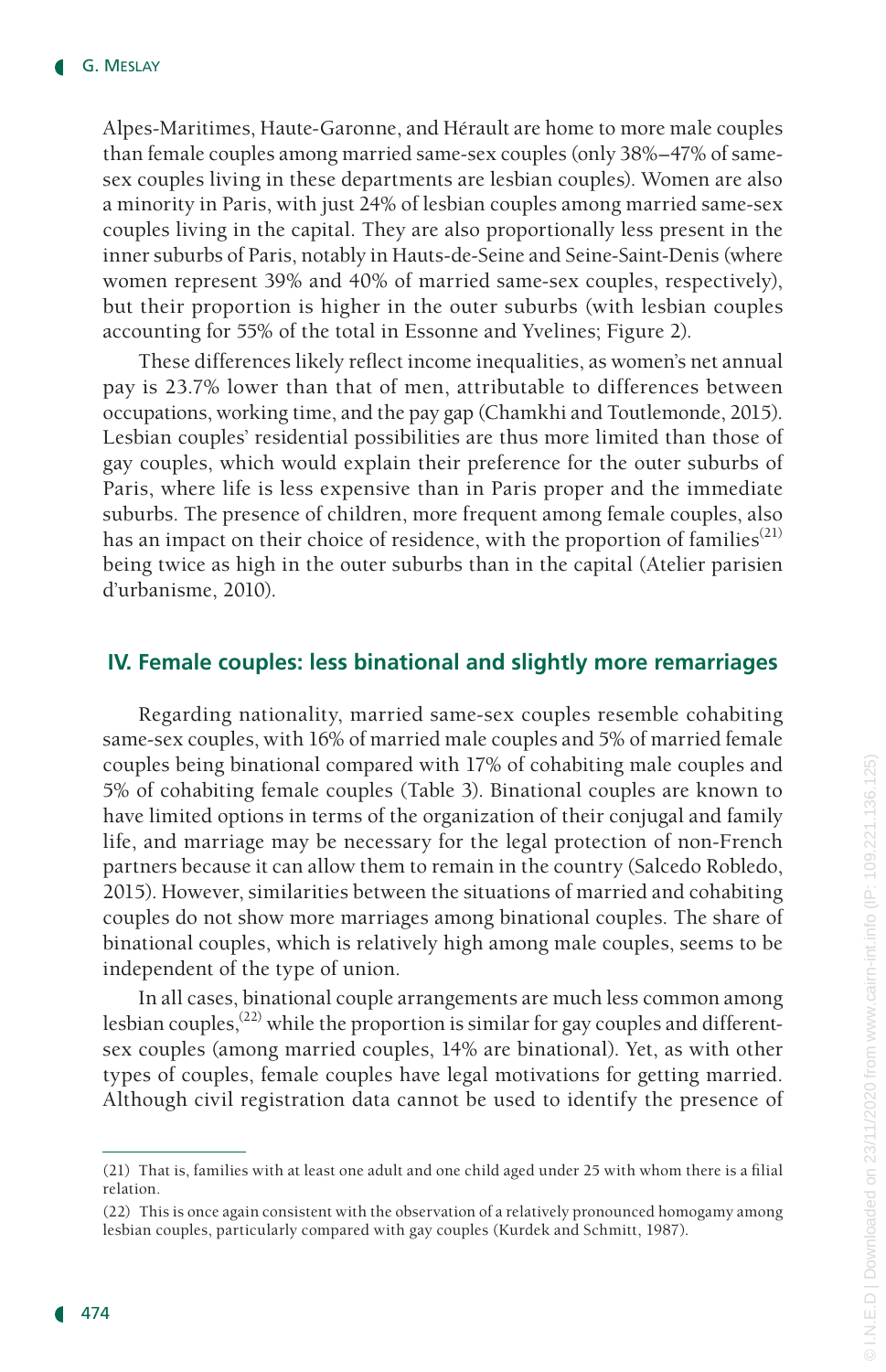|                                                 | <b>Married couples</b> |        |               | Cohabiting couples |       |                        |
|-------------------------------------------------|------------------------|--------|---------------|--------------------|-------|------------------------|
|                                                 | Same-sex couples       |        | Different-sex | Same-sex couples   |       | Different-sex          |
|                                                 | Men                    | Women  | couples       | Men                | Women | couples <sup>(a)</sup> |
| Both partners have French<br>nationality        | 82.3                   | 93.9   | 81.8          | 80.3               | 94.2  |                        |
| One of them does not have<br>French nationality | 16.1                   | 5.3    | 14.4          | 17.2               | 5.2   |                        |
| Neither has French<br>nationality               | 1.7                    | 0.8    | 3.9           | 2.6                | 0.7   |                        |
| Total                                           | 100                    | 100    | 100           | 100                | 100   |                        |
| Couple sample                                   | 21,303                 | 18.613 | 1.140.721     | 274                | 310   |                        |

## Table 3. Distribution of married and cohabiting couples by partner's nationality according to type of couple (%)

(a) In the census questionnaire associated with the EFL, it is not possible to establish the binationality of couples for different-sex couples because the nationality of the respondent is asked for but not that of his or her partner. However, this is possible for cohabiting same-sex couples because both partners responded. *Interpretation:* Among 93.9% of married lesbian couples, the two partners have French nationality. *Coverage:* Couples married in France between 2013 and 2017. Cohabiting couples. *Sources:* Civil registration of marriages, 2013–2017, INSEE; EFL, 2011, INSEE.

common children in the couples before marriage, $^{(23)}$  some of them formed a union with a view to filiation relating to the recognition of the parenthood of the two partners.<sup>(24)</sup> While lesbians were initially less likely to marry than gay men, the number of lesbian marriages has increased over time, slightly overtaking that of gay men in 2017 (Table 1). This means that, proportionally speaking, lesbians marry more, since male couples outnumber female couples (six gay couples for four lesbian couples) (Buisson and Lapinte, 2013). This results partly from their family configurations, as the presence of children, which is more common among lesbian couples, undoubtedly leads to unions relating to the recognition of parenthood.

The remarriage rate is higher among female couples. In 20% of cases, one of the partners was married previously, compared with 18% for male couples and 29% of different-sex couples (Appendix Table A.2). For same-sex couples, this certainly involves heterosexual marriages, as the law was introduced too recently for the opportunity of two same-sex marriages to present itself. These cases of remarriage mainly involve older individuals, with almost half of the gay men who remarried being over 55 (Appendix Table A.2). This is less the case for lesbians, only 31% of whom remarried, and the age structure more closely resembles that of different-sex couples.

This also clearly reflects a generational effect. Heterosexual relations and their institutionalization via marriage were previously seen more as an obligation, but that perception is gradually lessening as same-sex relations become legally

<sup>(23)</sup> All same-sex couples are counted as having no common child in the civil registration databases.

<sup>(24)</sup> A qualitative survey under way, administered as part of the author's PhD dissertation, demonstrates that women often bring up the issue of marrying with a view to adoption, which remains less common among men.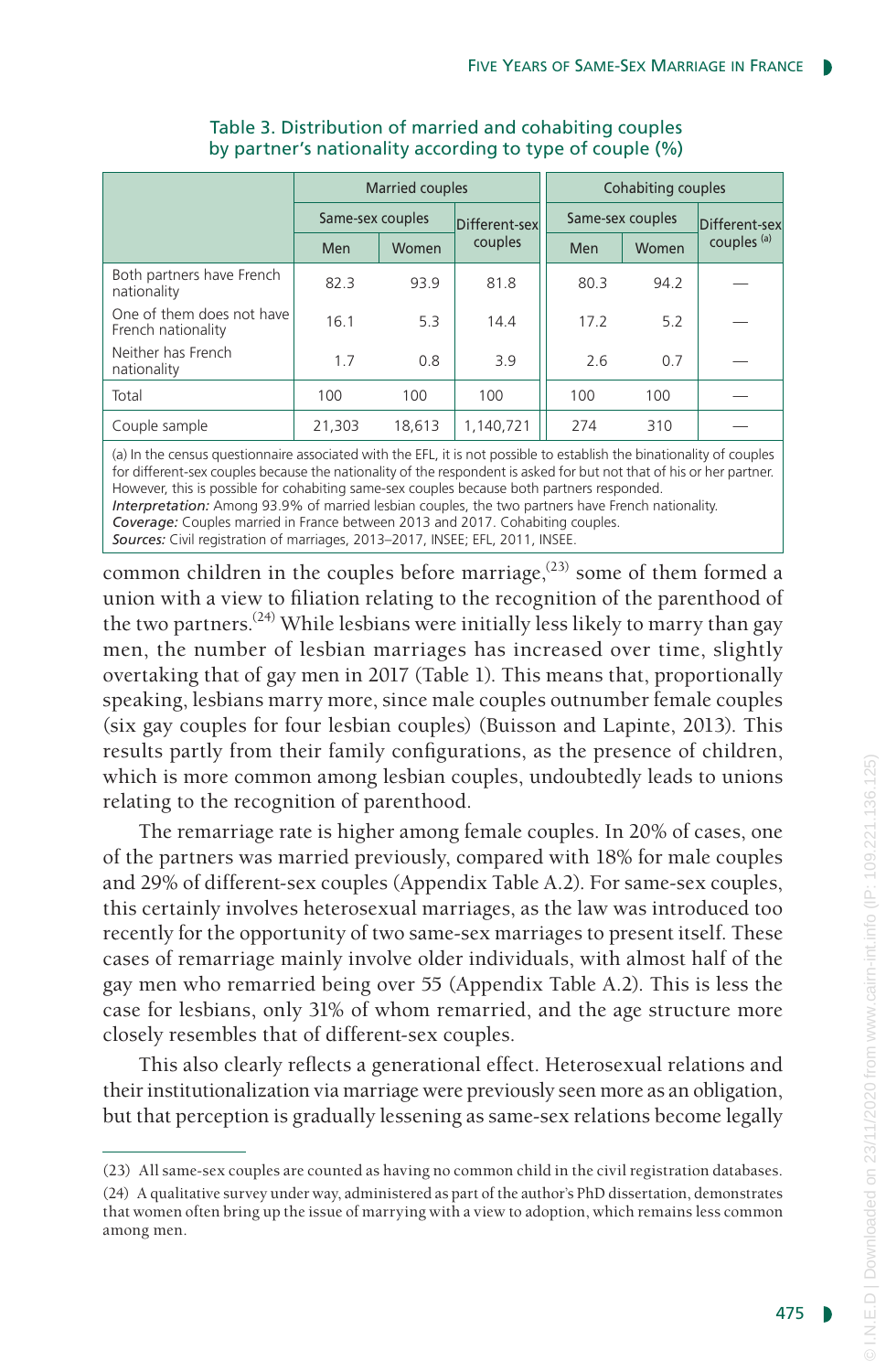and socially recognized. Among older individuals, different-sex marriage could have been used to access parenthood, since the possibilities used to be much more limited. For example, among lesbian couples, children aged under 5 are born much more often via medically assisted reproduction, while older children were more often conceived via a previous heterosexual union (Gross et al., 2014). Marrying with a view to adoption also corresponds to a generational effect. Marriage legally protects the two intended parents and thus plays a part when same-sex couples decide to start a family, a much more common occurrence than in the past.

#### **Conclusion**

The legal recognition of same-sex couples has increased substantially in recent decades, as reflected in the right to marriage. The databases of the civil registration of marriages constitute new sources and can be used for the first time to observe significant differences in the geographical distribution and background of gay and lesbian couples married between 2013 and 2017. Female couples are less likely to be binational than male couples and different-sex couples. These differences can clearly be attributed to gendered relationships to space and national migration, as well as income disparities between the two groups. In addition, gay couples get married older, while most lesbian couples marry between the ages of 25 and 34. These observations raise issues of the legal aspects of union choice, which are not the same for men as for women, no doubt because the number of women living with children is much higher than that of men. In France, the rights marriage grants to recognize filiation between same-sex partners as well as the rights pertaining to the organization of one's union (including the possibility of residence for foreign partners, survivor's pensions, and inheritance) help to explain why the same-sex marriage rate is relatively high compared with other European countries, notably Scandinavian countries. The results call for further research, with a deeper investigation of the processes involved in choosing the type of union and the various aspects at play in the decision. Combining several types of methods could deepen our understanding of the motivations of these couples, without neglecting how certain positions in the social sphere may influence partnership decisions. The results also encourage further study of contextual effects using international comparisons, as well as greater analysis of national legal specificities.<sup> $(25)$ </sup>

<sup>(25)</sup> On this topic, see the Laws and Families project:

https://www.lawsandfamilies.eu/en/legal-project/interactive-database/#tab-question.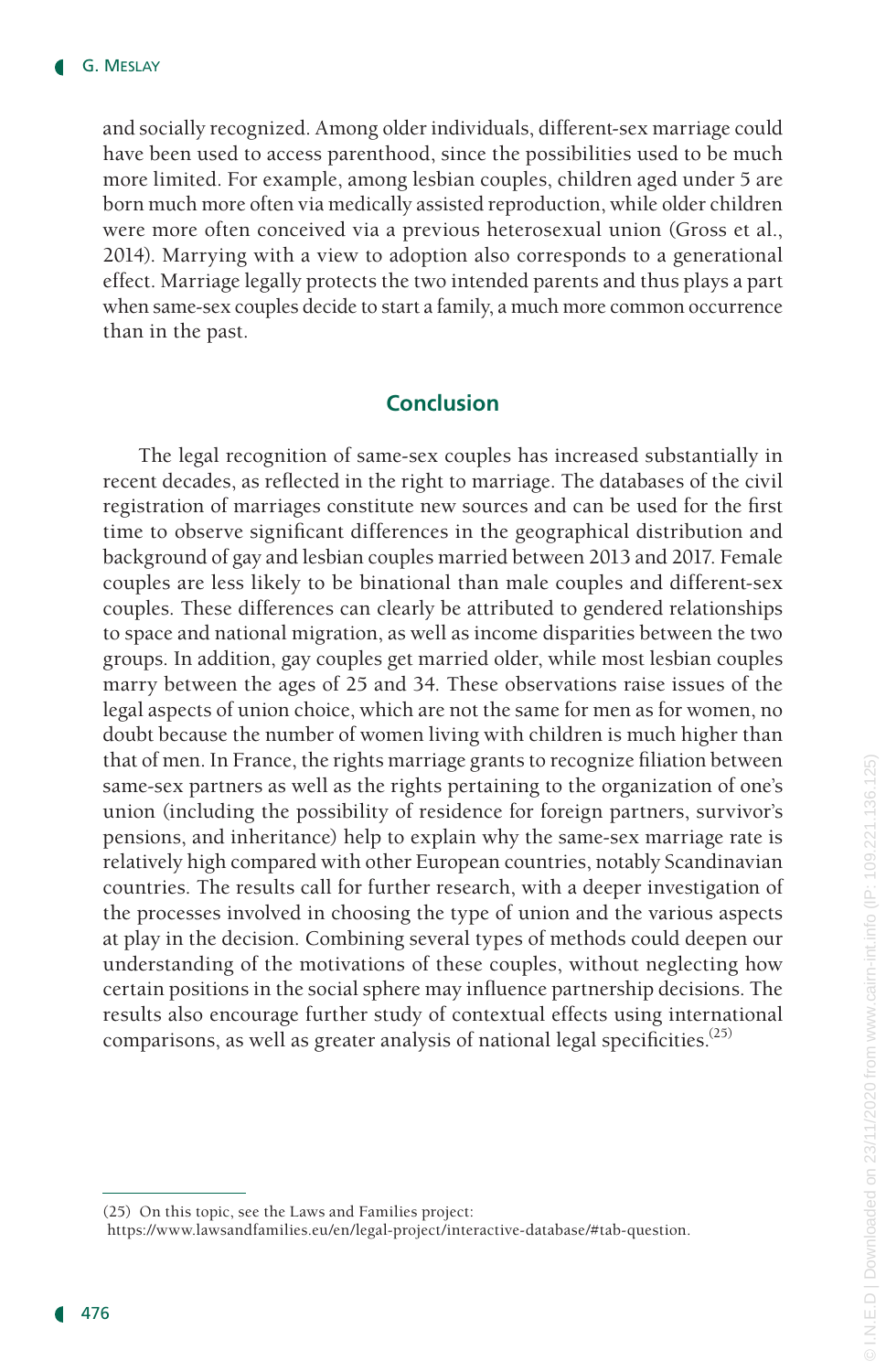**Acknowledgements:**I would like to warmly thank Wilfried Rault for his invaluable advice, as well as Morgan Kitzmann, Milan Bouchet-Valat, Mathieu Ichou, Bénédicte Garnier, Patrick Festy, and Pierre-Marie Chauvin for their assistance and observations.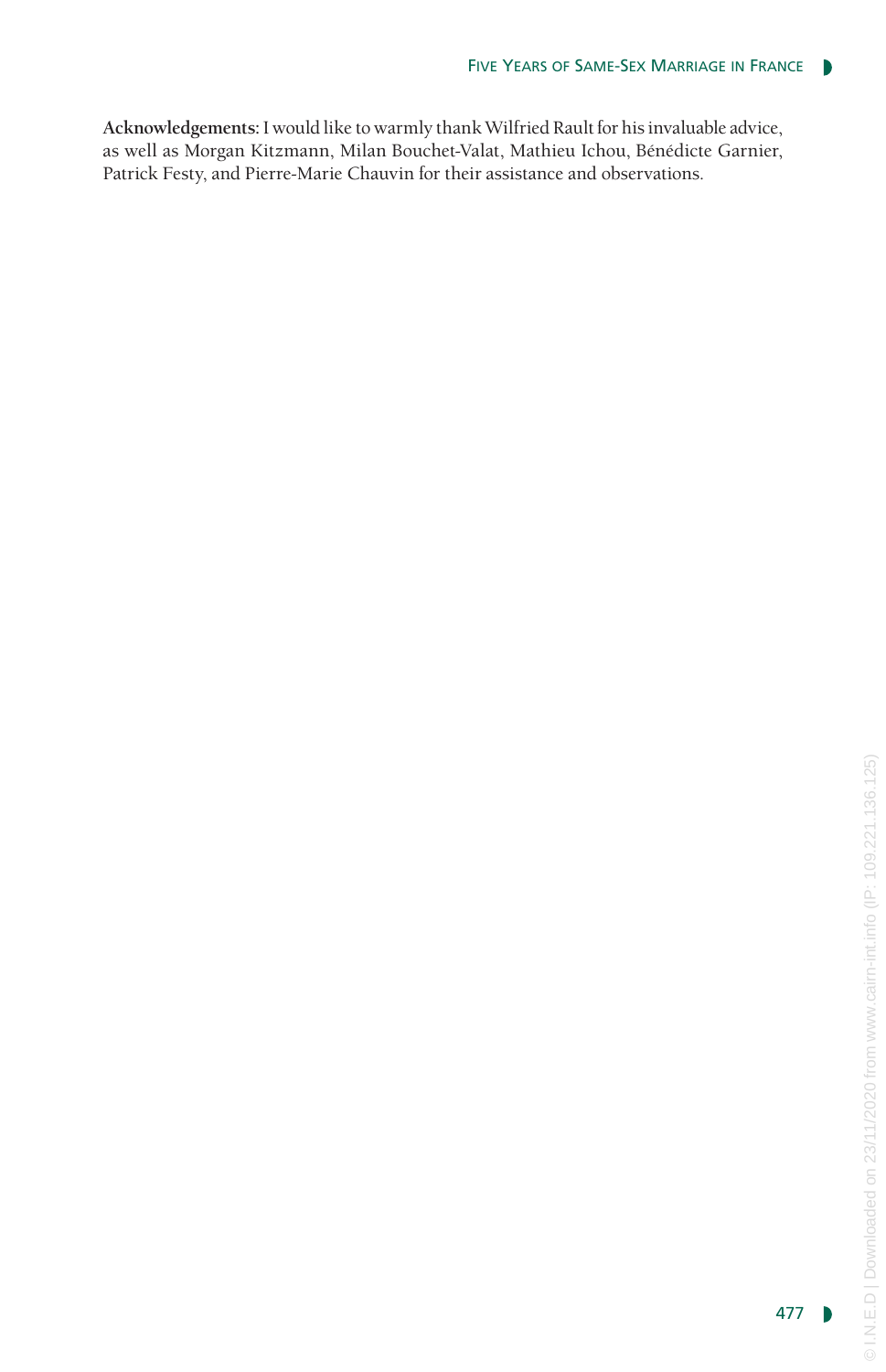# **APPENDIX**

|                        | Married same-sex couples | <b>Married different-sex</b> |           |
|------------------------|--------------------------|------------------------------|-----------|
|                        | Men                      | Women                        | couples   |
| $0 - 2$ years          | 26.4                     | 36.8                         | 45.1      |
| 3-5 years              | 24.0                     | 27.6                         | 27.6      |
| $6-10$ years           | 24.6                     | 23.5                         | 18.1      |
| $11 + \text{years}$    | 25.0                     | 12.2                         | 9.2       |
| Total                  | 100                      | 100                          | 100       |
| Couple sample          | 21,303                   | 18,613                       | 1,140,721 |
| Average age difference | 7.4                      | 5.1                          | 4.3       |

#### Table A.1. Age difference between spouses by type of couple (%)

*Interpretation:* The age difference for 36.8% of married lesbian couples is less than 3 years. *Note:* For different-sex couples, the age difference is calculated based on the difference between the youngest and the oldest spouse, without taking account of sex. *Coverage:* Couples married in France between 2013 and 2017.

*Source:* Civil registration of marriages (2013–2017), INSEE.

#### Table A.2. Previous marital status by type of couple (%)

|                                               | Married same-sex couples |       | Married different-sex<br>couples |  |  |  |
|-----------------------------------------------|--------------------------|-------|----------------------------------|--|--|--|
|                                               | Men                      | Women |                                  |  |  |  |
| At least 1 previously married (%)             | 18.2                     | 20.4  | 28.6                             |  |  |  |
| Age category of previously married people (%) |                          |       |                                  |  |  |  |
| $18 - 24$                                     | 0.1                      | 0.1   | 0.3                              |  |  |  |
| $25 - 34$                                     | 2.4                      | 8.4   | 9.5                              |  |  |  |
| $35 - 44$                                     | 13.6                     | 27.1  | 26.5                             |  |  |  |
| $45 - 54$                                     | 36.1                     | 33.4  | 32.5                             |  |  |  |
| $55+$                                         | 47.8                     | 31.1  | 31.2                             |  |  |  |
| Total                                         | 100                      | 100   | 100                              |  |  |  |
| Sample of previously married<br>people        | 4,280                    | 4,309 | 450,115                          |  |  |  |
|                                               |                          |       |                                  |  |  |  |

*Interpretation:* In 20.4% of married lesbian couples, at least one of the partners was previously married. *Coverage:* Individuals in married couples of which one was previously married. *Source:* Civil registration of marriages (2013–2017), INSEE.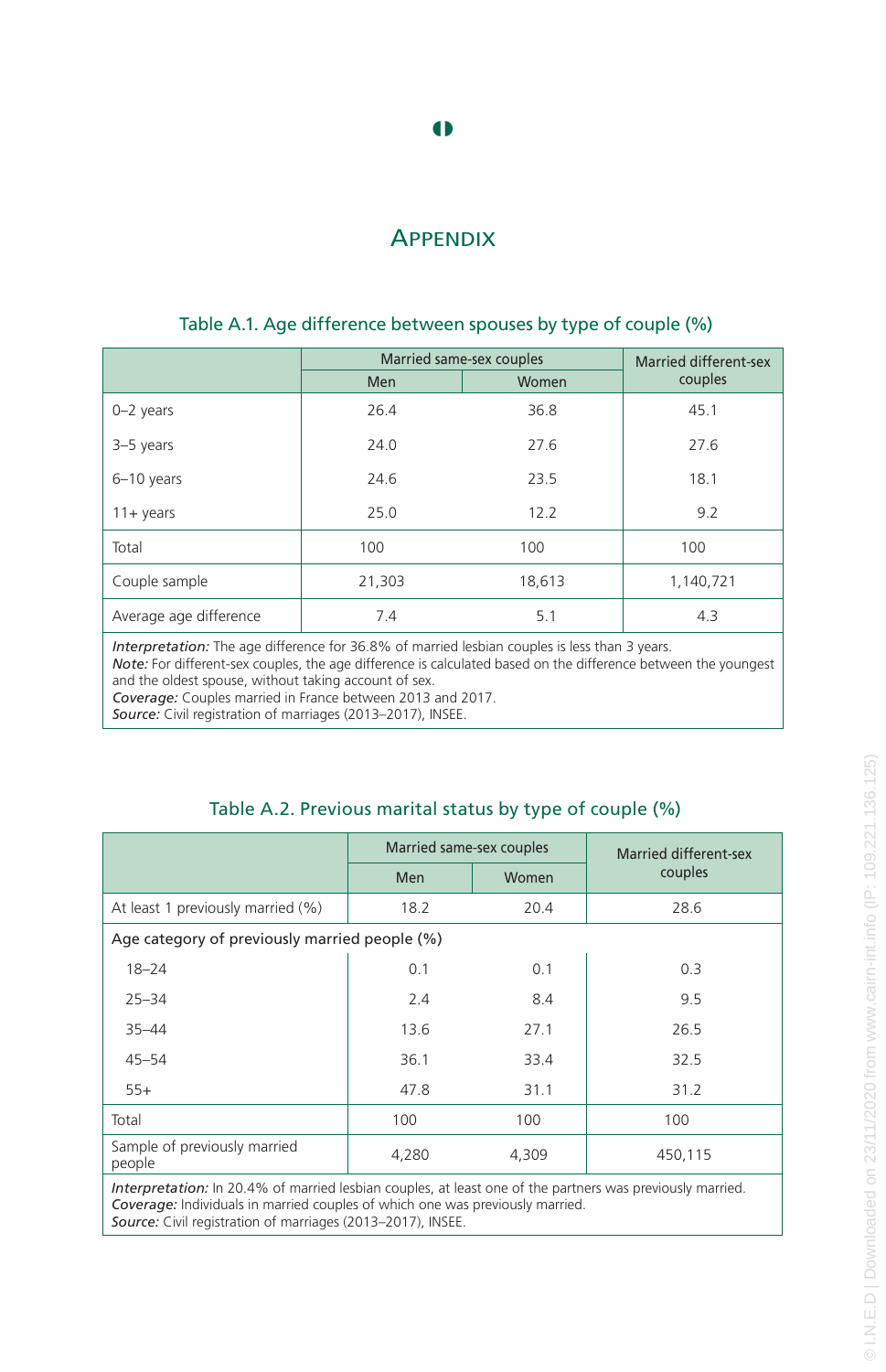#### $\bullet$

### **REFERENCES**

- Algava E., Hallépée S., 2018, *Estimer les effectifs de couples de personnes de même sexe au recensement: expérimentation d'une solution de validation du sexe par le prénom*, Working paper, F1807, Paris, INSEE.
- Atelier parisien d'urbanisme, 2010, *Analyse des données statistiques sur les familles parisiennes*, Paris, Observatoire des familles parisiennes.
- Badgett M. V. L., 2009, *When gay people get married. What happens when societies legalize same-sex marriage*, New York, New York University Press.
- BAJOS N., FERRAND M., 2006, L'interruption volontaire de grossesse et la recomposition de la norme procréative, *Sociétés contemporaines*, 61(1), 91–117.
- Banens M., 2017, Dix ans de partenariats de même sexe, *Newsletter Démos*, 1, 1–19.
- Banens M., Le Penven E., 2016, Sex miscoding in the census and its effects on the enumeration of same-sex couples, *Population*, *English Edition*, 71(1), 131–144.
- Bellamy V., 2015, La nuptialité la plus basse depuis 1950, *Insee Focus*, 18.
- Bellamy V., 2016, 123500 divorces en 2014. Des divorces en légère baisse depuis 2010, *Insee Première*, 1599, June.
- Bergström M., 2016, Who uses online dating sites in France? Who finds their partner this way? *Population & Societies*, 530, February.
- Black D., Gates G., Sanders S., Taylor L., 2000, Demographics of the gay and lesbian population in the United States: Evidence from available systematic data sources, *Demography*, 37(2), 139–154.
- Bonvalet C., Lelièvre E., 2012, *De la famille à l'entourage. L'enquête Biographies et entourage*, Paris, INED.
- BOZON M., RAULT W., 2012, From sexual debut to first union: Where do young people in France meet their first partners, *Population*, *English Edition*, 67(3), 377–410.
- Buisson G., Lapinte A., 2013, Le couple dans tous ses états. Non-cohabitation, conjoints de même sexe, Pacs..., *Insee Première*, 1435, February.
- Carroll A., Ramón Mendos L., 2017, *Homophobie d'État. Une enquête mondiale sur le droit à l'orientation sexuelle: criminalisation, protection et reconnaissance*, Geneva, ILGA.
- Cattan N., Clerval A., 2011, Un droit à la ville? Réseaux virtuels et centralités éphémères des lesbiennes à Paris, *Justice spatiale*, 3, March.
- Chamkhi A., Toutlemonde F., 2015, Ségrégation professionnelle et écarts de salaires femmes-hommes, *Dares Analyses*, 82, November.
- Cortina C., Festy P., 2014, *Identification of same-sex couples and families in censuses, registers and surveys*, Families and Societies Working Paper Series, 8.
- Debest C., 2014, *Le choix d'une vie sans enfant*, Rennes, Presses universitaires de Rennes.
- Déchaux J.-H., 2009, *Sociologie de la famille*, Paris, La Découverte, Paris.
- Digoix M., 2008, Scandinavie. Le concept nordique d'égalité entre différenciation et universalisme, in Descoutures V., Digoix M., Fassin É., Rault W. (eds.), *Mariages et homosexualités dans le monde: l'arrangement des normes familiales*, Paris, Autrement, 18–33.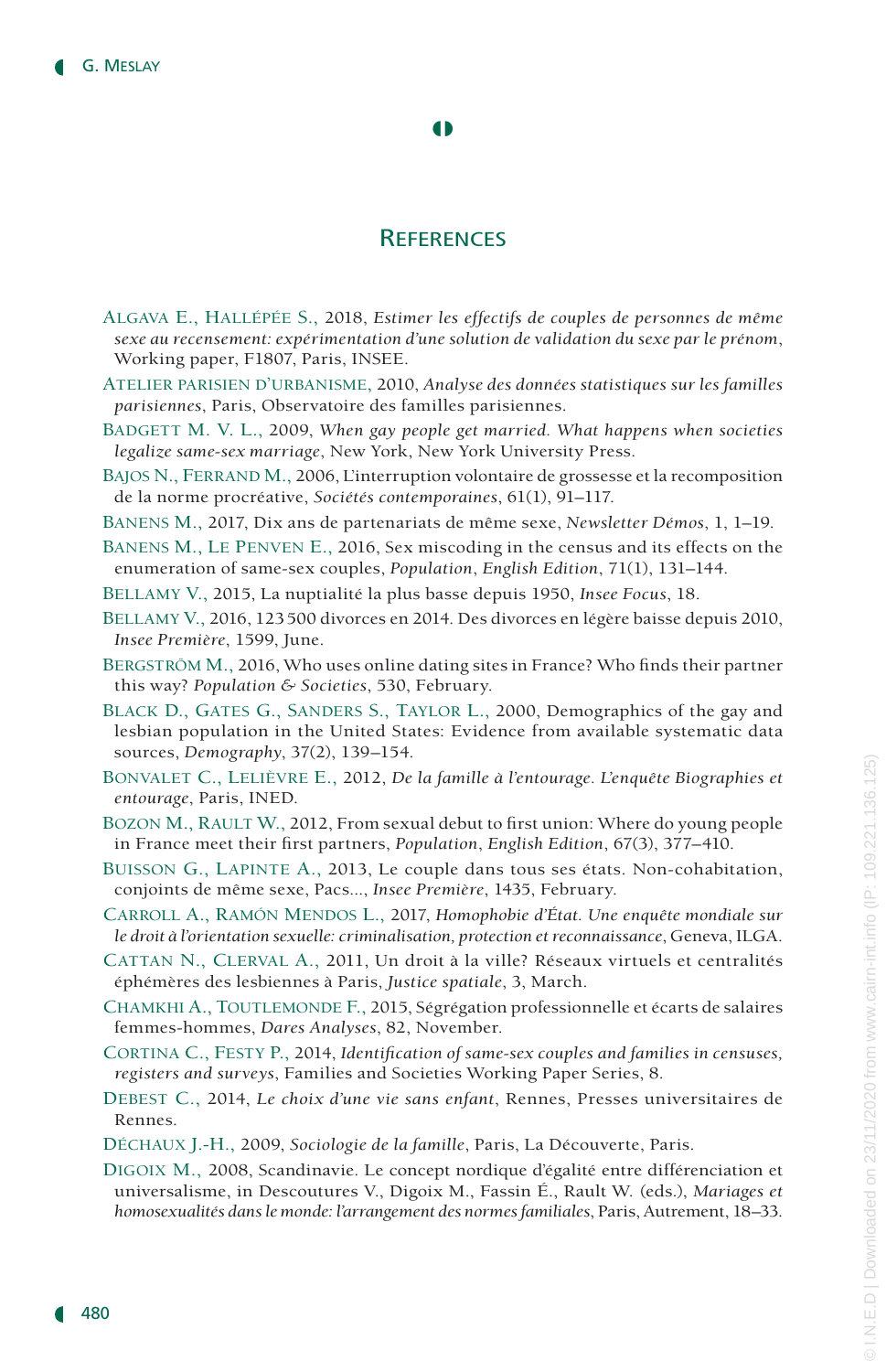- Donovan C., 2004, Why reach for the moon? Because the stars aren't enough, *Feminism and Psychology*, 14(1), 24–29.
- Eskridge W. N., Spedale D. R., 2007, *Gay marriage: For better or for worse? What we've learned from the evidence*, Oxford, Oxford University Press.
- Ferzli R., 2001, Couples au féminin: aspects du quotidien, *Cahiers du genre*, 30(1), 147–178.
- Festy P., 2007, Numbering same-sex couples in censuses and population registers, *Demographic Research*, 17(art. 12), 339–368.
- Festy P., Cortina C., 2019, *Frequency of gay and lesbian 'marriages' in Europe: Trends and factors*, Population Days, 13th ed., AISP, 24–26 January, Milan, Italy.
- French Republic, Sénat, 2012, *Étude de législation comparée. Mariage des personnes de même sexe et homoparentalité*, Direction de l'initiative parlementaire et des délégations.
- Front homosexuel d'action révolutionnaire, 1971, *Rapport contre la normalité*, Paris, Champ libre.
- Gates G. J., Brown T. N. T., 2015, *Marriage and same-sex couples after* Obergefell, Los Angeles, CA, Williams Institute, UCLA School of Law.
- Giraud C., 2014, *Quartiers gays*, Paris, Presses Universitaires de France.
- Gross M., Courduriès J., de Federico A., 2014, Le recours à l'AMP dans les familles homoparentales: état des lieux. Résultats d'une enquête menée en 2012, *Socio-logos*, 9.
- Kolk M., Andersson G., 2018, *Two decades of same-sex marriage in Sweden. A demographic account of developments in marriage, childbearing and divorce,* Stockholm Research Reports in Demography, 9, Stockholm, Stockholm University.
- KURDEK L. A., SCHMITT J. P., 1987, Partner homogamy in married, heterosexual cohabiting, gay, and lesbian couples, *Journal of Sex Research*, 23(2), 212–232.
- Nikolina N., 2017, Evolution of parenting rights in Europe a comparative case study about questions in section 3 of the LawsAndFamilies Database, in Waaldijk K. (ed.), *More and more together: Legal family formats for same-sex and different-sex couples in European countries–Comparative analysis of data in the LawsAndFamilies Database*, Families and Societies Working Paper Series, 75, 101–113.
- Prioux F., 2005, Mariage, vie en couple et rupture d'union, *Informations sociales*, 2(122), 38–50.
- Prioux F., 2009, Les couples non mariés en 2005: quelles différences avec les couples mariés? *Politiques sociales et familiales*, 96(1), 87–95.
- Rault W., 2016, Les mobilités sociales et géographiques des gays et des lesbiennes, *Sociologie*, 7(4), 337–360.
- Romero A. P., 2017, 1.1 million LGBT adults are married to someone of the same sex at the two-year anniversary of *Obergefell v. Hodges*, The Williams Institute.
- SALCEDO ROBLEDO M., 2015, *Amours suspectes. Couples binationaux de sexe différent ou de même sexe sous le régime de l'« immigration subie »* (Doctoral dissertation), École des hautes études en sciences sociales, Paris.
- Statistics Canada, 2017, *Same-sex couples in Canada in 2016*, Ottawa, Minister of Industry.
- Théry I., 2016, *Mariage et filiation pour tous. Une métamorphose inachevée*, Paris, Seuil.
- TOULEMON L., LERIDON H., 1999, La famille idéale: combien d'enfants, à quel âge? *Insee Première*, 652, June.
- Waaldijk K., Digoix M., Nikolina N., Zago G., Damonzé D., Caporali A., Nait Abdellah K. (eds.), 2017, *The LawsAndFamilies Database – Aspects of legal family formats for same-sex and different-sex couples*, Paris, INED, www.LawsAndFamilies.eu.